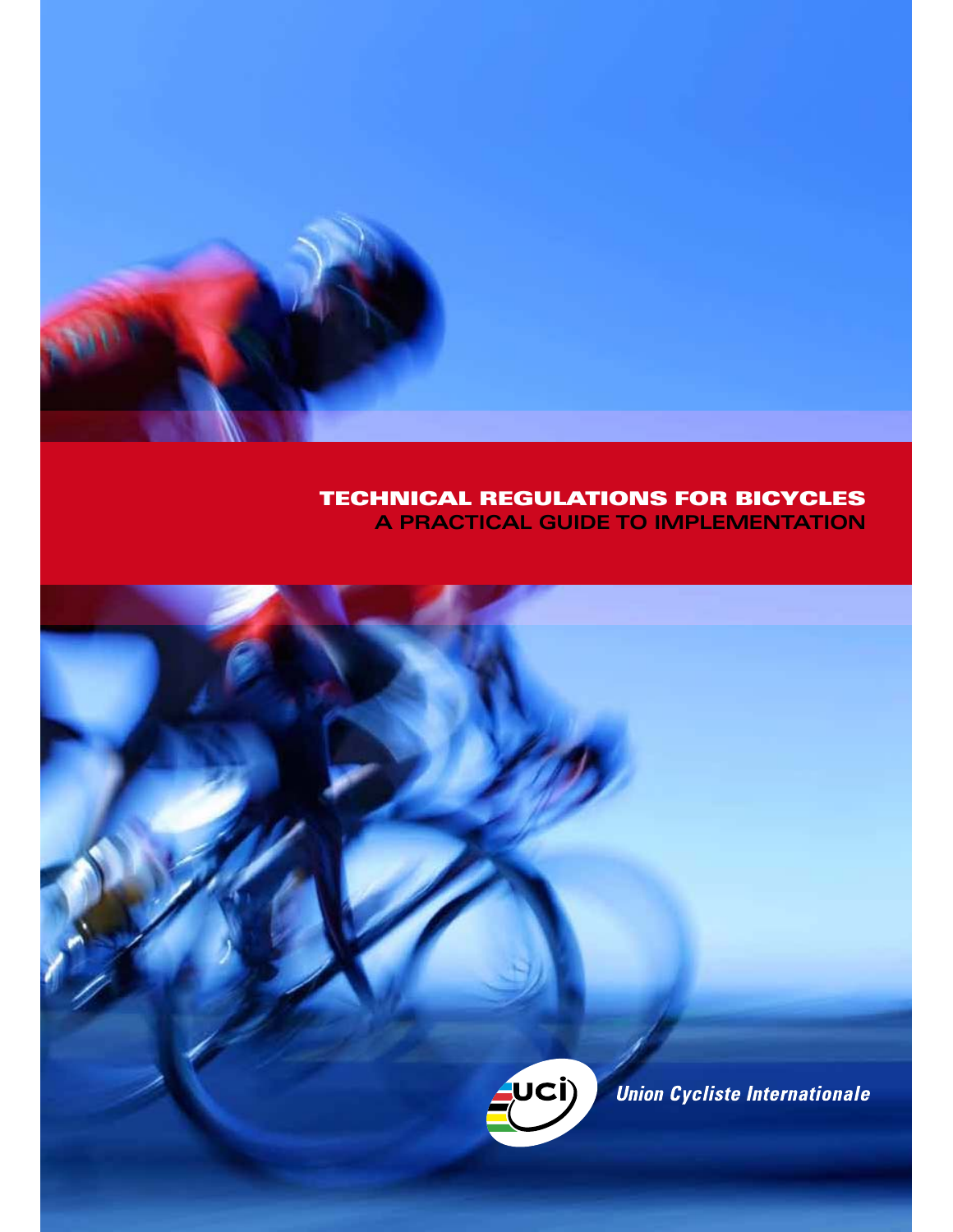As the summit organisation of world cycle sport, the International Cycling Union (UCI) is the guarantor of the proper application of ethical and sporting regulations.

The UCI Regulations assert the primacy of man over machine. Observance of the regulations by all the parties involved guarantees sporting fairness and safety during competition.

This document does not replace Articles 1.3.001 to 1.3.025 of the UCI Regulations, but instead complements them and illustrates the technical rules defined therein. The objective of this document is to offer a definitive interpretation in order to facilitate understanding and application of the Regulations by international commissaires, teams and manufacturers.

This document applies to equipment used in the following three disciplines: road events, track events and cyclo-cross. Each discipline has its own technical characteristics and each may have variants depending on the type of event (see Articles 1.3.013, 018, 020, 021, 022, 023 and 025 of the UCI Regulations).

This document has been drawn up with the invaluable assistance of manufacturers, teams and international commissaires under the supervision of Jean Wauthier, UCI Technical Advisor.

The UCI Equipment Unit may be contacted by anyone seeking further information on the Technical Regulations. The Regulations can be consulted at the UCI website at www.uci.ch; click on the "Rules" heading. All technical innovations are subject to the application of Article 1.3.004..

## **Comments on the principles (Articles 1.3.006 to 1.3.010):**

The bicycle is a vehicle with two wheels of equal diameter: the front wheel shall be steerable; the rear wheel shall be driven.

The bicycle must be in "working order" with a steering system acting on the steerable wheel and a propulsion system acting on the driven wheel by means of a circular movement through a chainset (using a chain) comprising one or more chainwheels and two cranks, arranged opposite each other, one as an extension of the other, in the same plane.

Bicycles used in road events must be fitted with an efficient braking system that acts on both wheels (either simultaneously or independently) operated by two brake levers. The use of a fixed gear in competition is prohibited

The bicycle must be accessible to all participants. It must be marketed (i.e. available for sale on the market) or marketable (i.e. available for sale directly from the manufacturer, by subscription or through an alternative distribution network). Prototypes and the use of equipment specially designed for a particular athlete, event or performance is prohibited. "Special design" means a bicycle with a technical added value when compared with other equipment.

The bicycle must be designed and constructed to the highest professional standards in accordance with official quality and safety criteria in a manner that respects the UCI's Technical Regulations, allowing the rider to adopt, without difficulty or risk, the required positions (support points, tip of saddle behind bottom bracket, position of hands on the handlebars, overall rider position)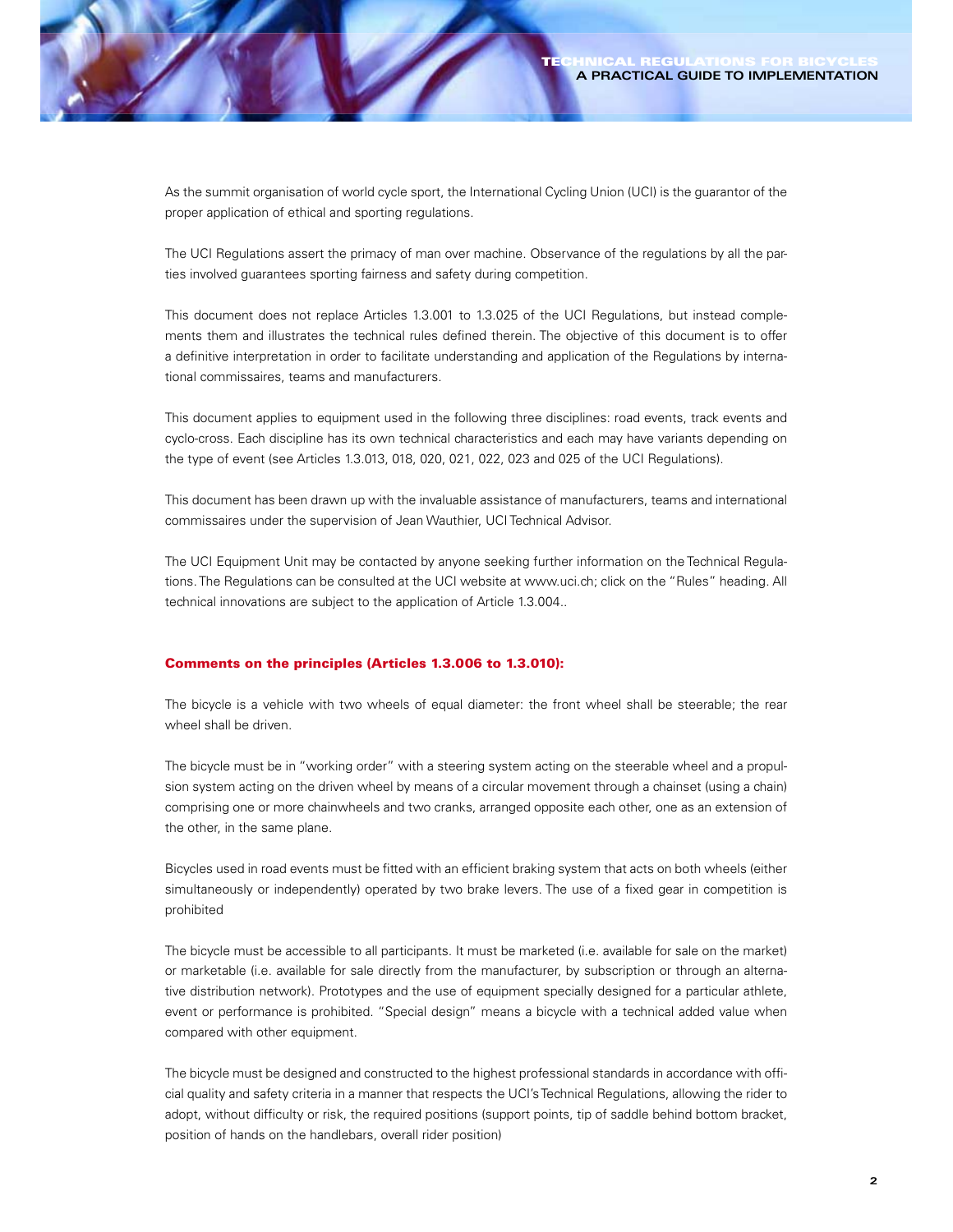#### **With regard to measurements (Articles 1.3.011 to 1.3.018):**

Bicycles shall comply with the measurements described in the appropriate Articles:



### **Comments on Article 1.3.018:**

The regulation applies to massed-start road races and cyclo-cross. There is a distinction between standard and non-standard wheels. The latter must pass a crash test in accordance with a procedure (available from the UCI Equipment Unit) in order to be included on the list of wheels authorised for competition. This list, entitled "Non-standard wheels in conformity with Article 1.3.018", is available on the UCI website at www.uci.ch; click on the "Rules" heading.

This procedure does not apply to time trials on the road or track events.

## **Comments on Article 1.3.019:**

The minimum weight of the bicycle (in working order) shall be 6.800 kg, considered without on-board accessories in place, that is to say those items that may be removed during the event..

# **Comments on Article 1.3.020:**

For massed-start road races and cyclo-cross, the frame elements (arranged as shown in the diagram below) shall be tubular without excessive curvature (a straight line along the element's longitudinal axis must remain inside the element). The elements shall have a maximum transverse dimension of 8 cm and a minimum transverse dimension of 2.5 cm (reduced to 1 cm for the seat stays, chain stays and forks).

If the seat tube is extended so that it replaces the seat post, the anchorage point with the top tube is considered for the purposes of the horizontal template of the "Shape 1" diagram shown in Article 1.3.020.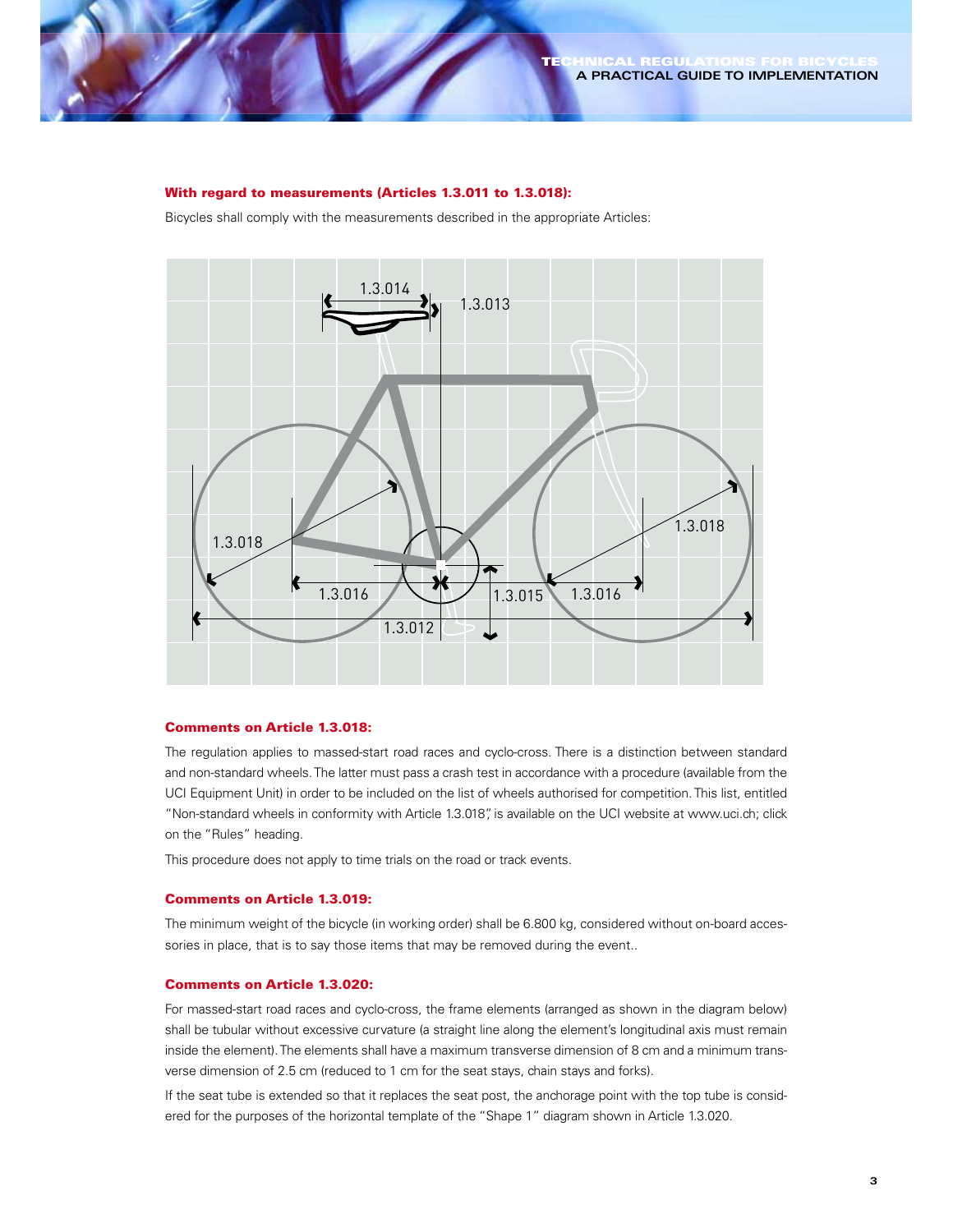

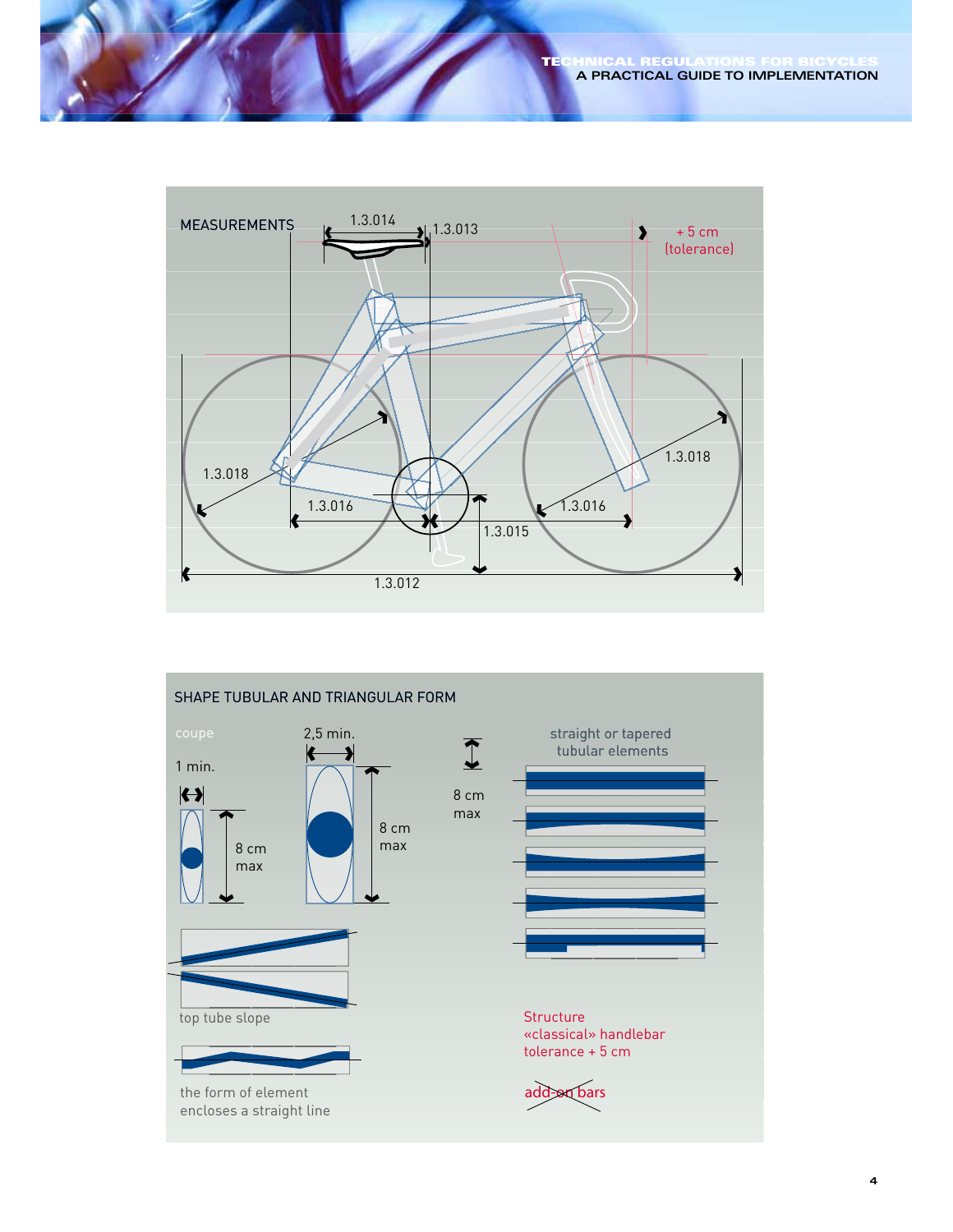**Regulation 1.3.024 (1:3 ratio) applies in this respect as a regulatory consideration. Examples:**

- when using the maximum transverse dimension authorised for an element, namely 8 cm, the associated minimum transverse dimension is 8/3 = 2.66 cm;
- when using the minimum transverse dimension authorised for an element, namely 2.5 cm, the associated maximum transverse dimension is  $2.5 \times 3 = 7.50$  cm;
- for all intermediate options, the maximum to minimum transverse dimension ratio must not exceed 3.

The minimum possible section is 2.5 cm (in all directions).

The application is the same for the seat stays, chain stays and forks. Examples:

- when using the maximum transverse dimension authorised for an element, namely 8 cm, the associated minimum transverse dimension is 8/3 = 2.66 cm;
- when using the minimum transverse dimension authorised for an element, namely 1.0 cm, the associated maximum transverse dimension is  $1.0 \times 3 = 3.0$  cm;
- for all intermediate options, the maximum to minimum transverse dimension ratio must not exceed 3. The minimum possible section is 1.0 cm (in all directions).

A tolerance of 1 mm is accepted for frame elements, taking into account the thickness of the surface coating (paintwork and livery).

## **Comments on Article 1.3.022:**

Only the traditional type of handlebars is authorised for use in massed-start road races, cyclo-cross and track competitions (except for individual and team pursuit, kilometer and 500 time trials). The attachment of any additional handlebar component or extension is prohibited. The area of the point of support of the hands on the handlebars is defined by the diagram below:

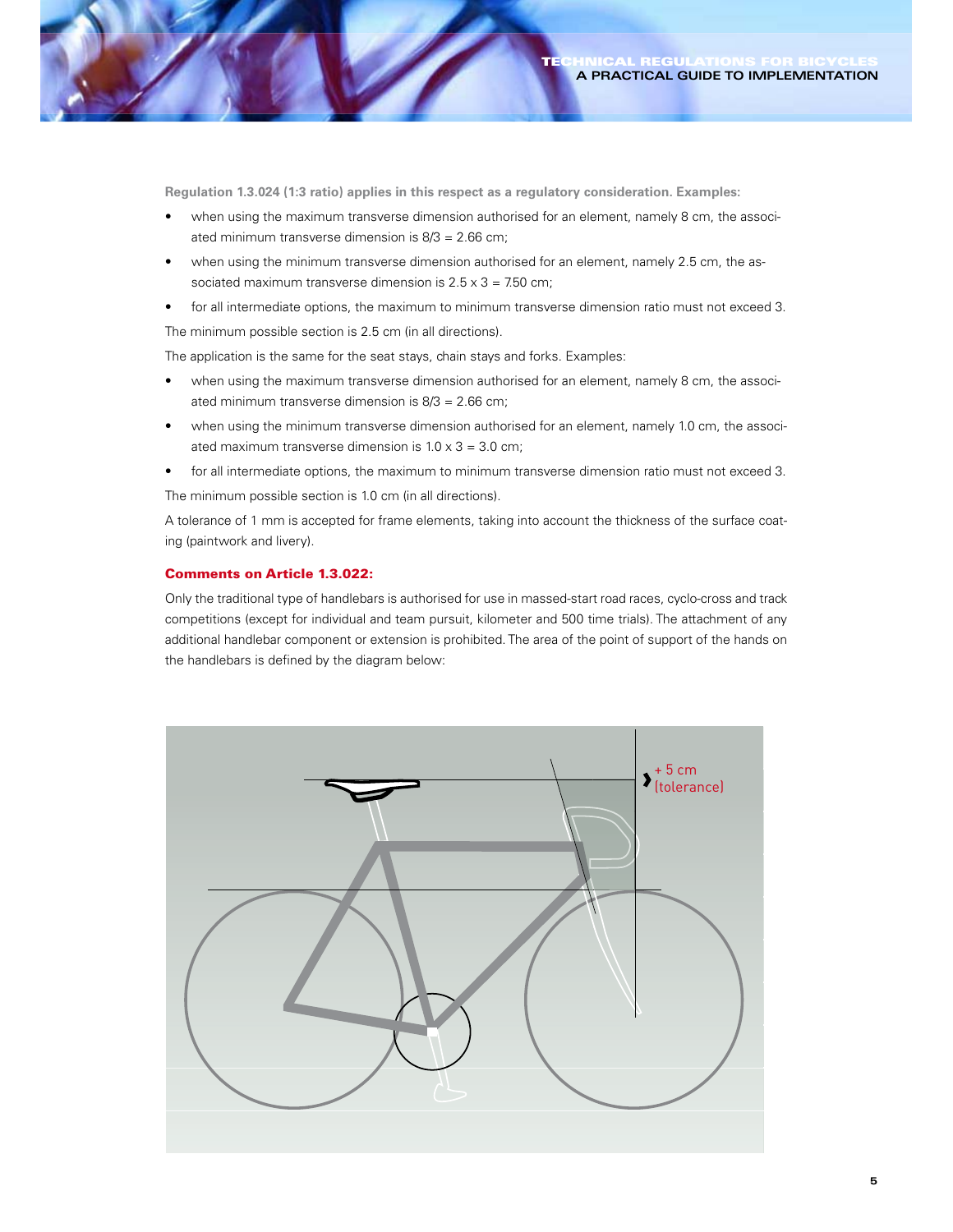#### **Comments on Article 1.3.021:**

For time trials on the road and track competitions the elements making up the frame are not restricted provided they fit freely inside a defined template (see regulations) and comply with the 1:3 ratio described above (comments on Article 1.3.020).

If the seat tube is extended so that it replaces the seat post, the template is extended in the same direction.

For offset fork designs, the pivoting part must be contained within the template of the head tube.

The bicycle must be designed and adjusted in such a manner that the rider can adopt a regulatory position as defined by Article 1.3.023.

#### **Comments on Article 1.3.023:**

For time trials on the road and track competitions (pursuit, kilometre and 500 m time trials) bicycles may be fitted with an "additional handlebar" (extension) upon which elbow or forearm rests are authorised without these representing supplementary points of support (in contradiction of Regulation 1.3.008). **The rider's forearms must be positioned in a horizontal plane and the extension designed in such a manner that the rider can adopt and maintain a regulatory position for the entire duration of the event**. The area of the points of support is defined by the diagram below:

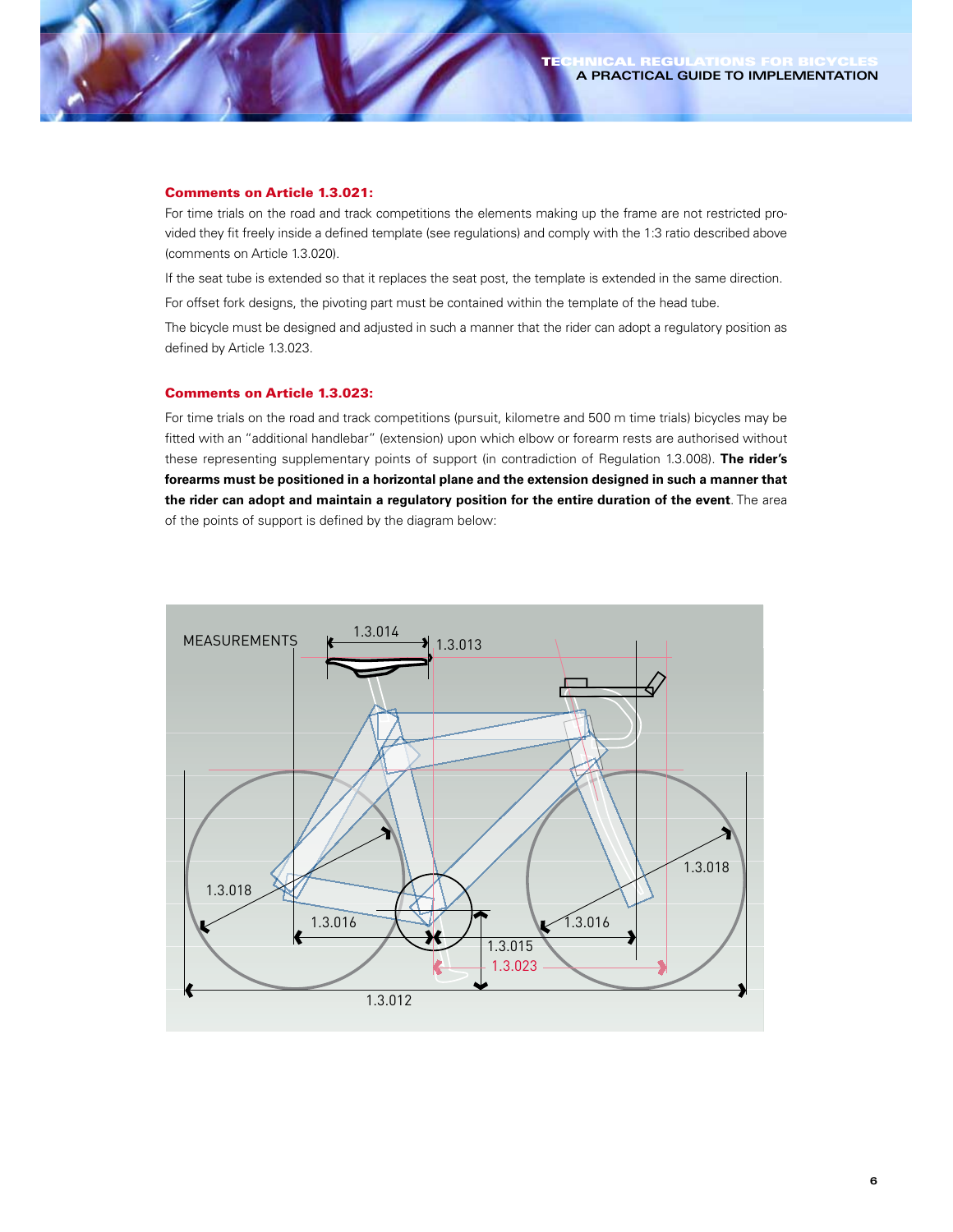The profile of the extension must conform to the 1:3 ratio in accordance with Article 1.3.024. The extension must be fixed and not feature a system that would allow a change of length or angle during the race.

The extension, as the name indicates, extends the handlebars in the horizontal plane (see diagram illustrating Article 1.3.023). The extension shall be fitted with handgrips (point of contact for the hands). These may be located on the handlebar extension horizontally, inclined or vertically. In all cases, the handgrips must be identifiable and used solely as the contact point for the hands (see diagram illustrating Article 1.3.023).



Extensions that are raised or arc-shaped are not authorised.



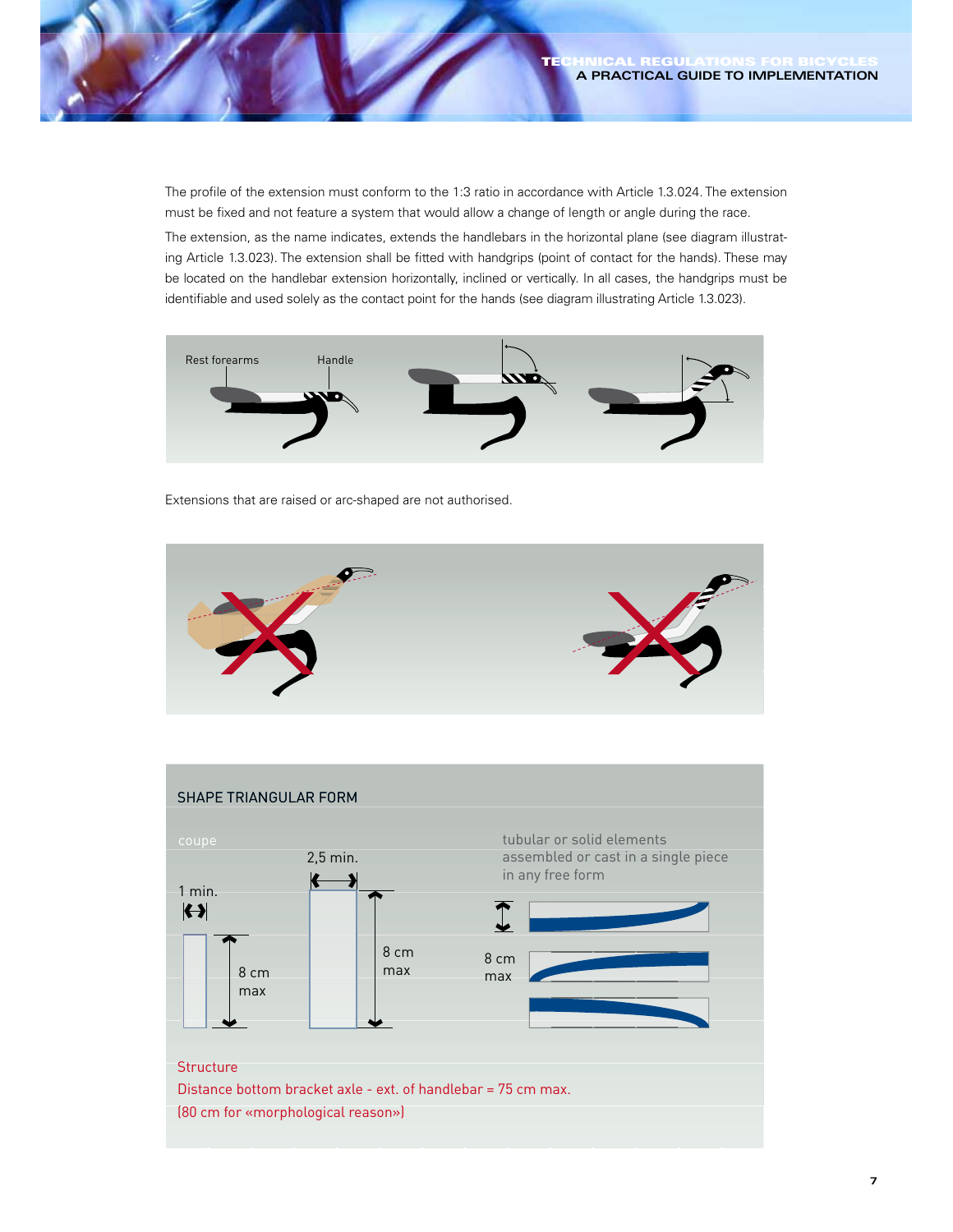The rider's position for time trial on the road and for the pursuit on the track is defined by two measurements of the bicycle: the position of the tip of the saddle behind the bottom bracket (- 5 cm minimum) and the advanced position using the extension (+ 75 cm maximum). These measurements are verified by commissaires using a checking device. The checks are conducted in the time trial start area. Once a bicycle has been checked, it cannot be removed from the start enclosure. If it is removed, a second check will be required. The saddle position is measured from the tip of the saddle to the vertical plane passing through the centre of the bottom bracket axle. The advanced position is measured along the handlebar extension (overall length) from the vertical plane passing through the centre of the bottom bracket axle. If the handlebar extension is fitted with gear levers, the distance is taken from the axis point of the gear lever. The gear lever beyond the axis point is allowed to extend beyond 75 cm provided that it does not offer an alternative use (e.g. a lever modified such that the hand contact point is beyond 75 cm). In the case of an electrical gear change system operated by a push button, the distance is measured to the end of the extension (overall length). Any rider who considers, for morphological reasons, that he/she cannot respect the regulations concerning the position of the saddle behind the bottom bracket or the handlebar extension may request a dispensation from the commissaire when presenting his/her licence. **The request for an exemption from the regulations can only apply to one element, either the saddle position or the advanced handlebar position**. Experience has shown, and has been confirmed by models of positions, that requests for exemption for the saddle position (less than - 5 cm) are usually presented by riders of a small build whereas requests for exemption of the advanced position (in excess of +75 cm) are usually presented by riders of a large stature, although there is no absolute rule. The technical commissaire considers the nature of the exemption requested by the rider. The commissaire notes the details in an «exemption report» that accompanies the final race report. The commissaire can check the validity of the request in accordance with the methods defined in the Technical Regulations.

The check of the bicycle at the start line consists of verifying that the exemption that has been granted has been complied with. It is not desirable to carry out a physical check in the time trial start area, except in suspicious cases.

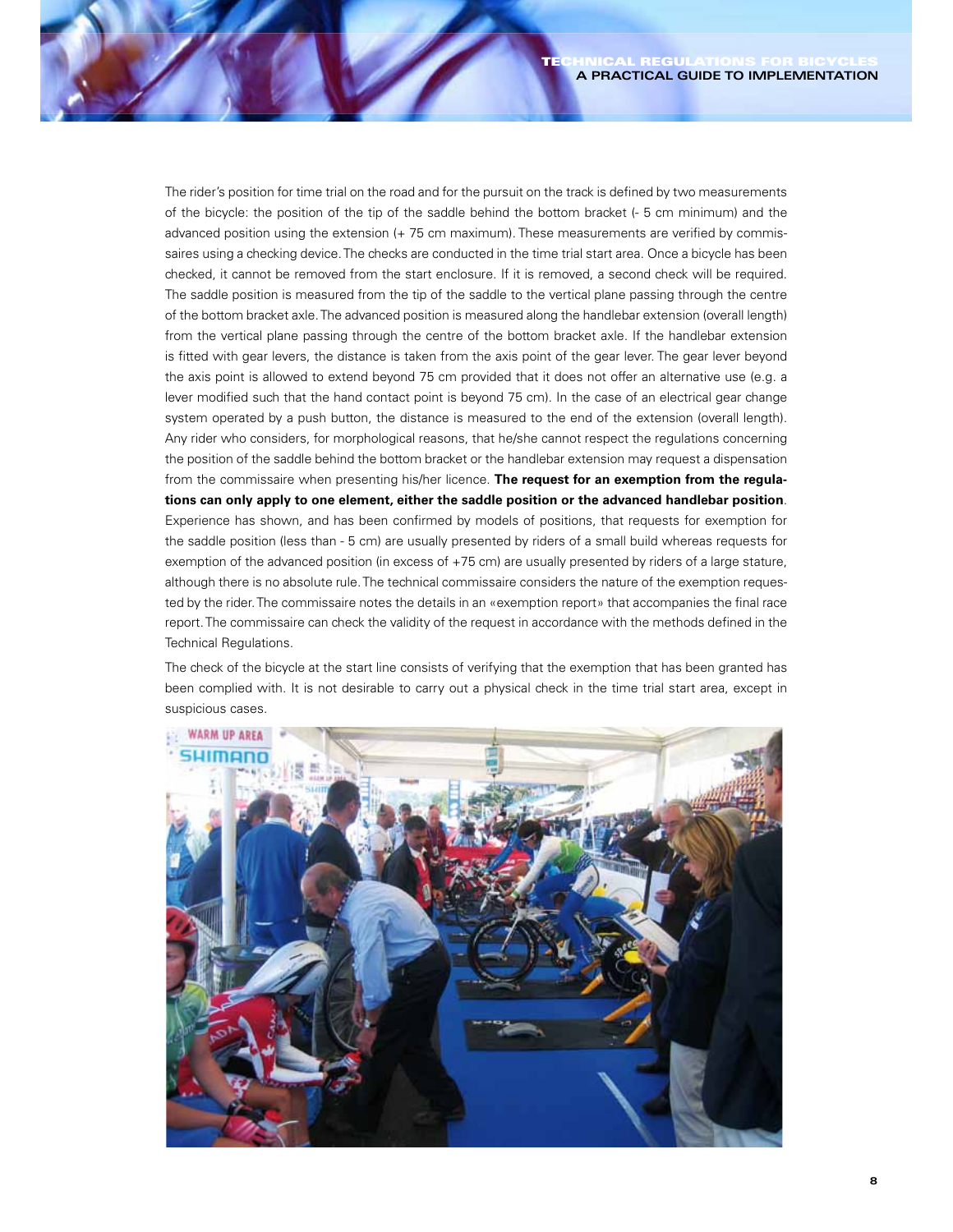#### **Comments on Article 1.3.024:**

Protective screens, aerodynamic shapes, fairings or any other device that is added or forms part of the structure, and that is destined or has the effect of reducing wind resistance, are prohibited.

Article 1.3.024 establishes that aerodynamic assemblies and protuberances on the head tube are prohibited.

The 1:3 ratio applies to the shapes of bicycle elements, with the exception of moving parts (wheels and chainsets<sup>1</sup>) and the saddle. The regulation does not apply to the pedals, front or rear derailleur bodies or wheel brake mechanisms. The regulation does, however, apply to all elements making up the frame architecture as well as frame accessories (stem, handlebars, handlebar extension, seat post).

However, the regulation on the subject of the shape of bicycle elements (1:3 ratio) does not exempt manufacturers from complying with the official «racing bicycle» standards when concerning uncovered projections (must be rounded for safety).

As for brake levers, gear levers, bottle cages and other items (not subject to the 1:3 regulation), «knife-edge profile» shapes are not allowed (see uncovered projections - EN and similar standards).

 $1$  The pedal crank is not subject to the regulation, but its transverse dimension is restricted to 8 cm.

If you have any doubts about the compliance of equipment (bicycles, frame, forks, wheels, accessories) for prototypes or products under development, you are advised to consult the UCI Equipment Unit for an official ruling. Confidentiality is guaranteed.